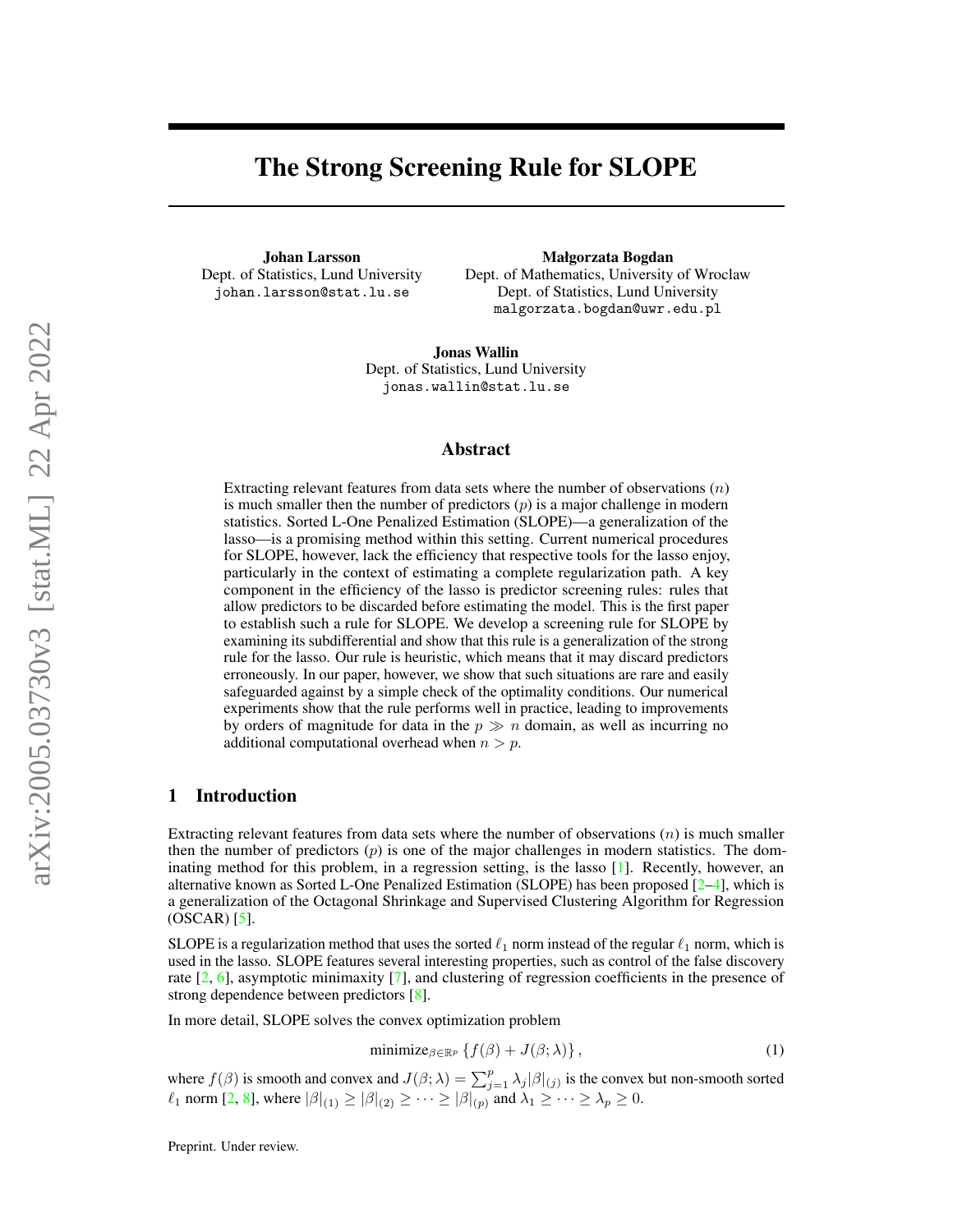It is easy to see that the lasso is a specific instance of SLOPE, obtained by setting all elements of  $\lambda$  to the same value. But in contrast to SLOPE based on a decreasing sequence  $\lambda$ , the lasso suffers from unpredictable behavior in the presence of highly correlated predictors, occasionally resulting in solutions wherein only a subset among a group of correlated predictors is selected. SLOPE, in contrast, turns out to be robust to correlated designs, which it accomplishes via clustering: setting coefficients of predictors to the same value  $\lceil 8 \rceil$ . Kremer et al.  $\lceil 9 \rceil$  showed that this clustering is related to similarity of the influence of respective variables on the likelihood function, which can occur due to strong correlation  $[8, 10]$  $[8, 10]$  $[8, 10]$  but also due to similarity of true regression coefficients  $[11]$ . This property in some cases allows SLOPE to select all  $p$  predictors if they are grouped into no more than *n* clusters [\[9,](#page-10-3) [11\]](#page-10-5), while the lasso can at most select *n* predictors [\[12\]](#page-10-6).

The choice of  $\lambda$  sequence in [\(1\)](#page-0-0) typically needs to be based on cross-validation or similar schemes. Most algorithms for fitting sparse regression, such as as the one implemented for lasso in the glmnet package for R [\[13\]](#page-10-7), accomplish this by constructing a path of decreasing  $\lambda$ . For SLOPE, we begin the path with  $\lambda^{(1)}$  and finish at  $\lambda^{(l)}$  with  $\lambda_j^{(m)} \ge \lambda_j^{(m+1)}$  for  $j = 1, 2, \ldots, p$  and  $m = 1, 2, \ldots, l - 1$ . (See [Section 3.1](#page-4-0) for details regarding the construction of the path.) For any point along this path, we let  $\hat{\beta}(\lambda^{(m)})$  be the respective SLOPE estimate, such that

$$
\hat{\beta}(\lambda^{(m)}) = \underset{\beta \in \mathbb{R}^p}{\arg \min} \left\{ f(\beta) + J(\beta; \lambda^{(m)}) \right\}.
$$

Fitting the path repeatedly by cross-validation introduces a heavy computational burden. For the lasso, an important remedy for this issue arose with the advent of screening rules, which provide criteria for discarding predictors before fitting the model.

Screening rules can be broken down into two categories: *safe* and *heuristic* (unsafe) screening rules. The former of these guarantee that any predictors screened as inactive (determined to be zero by the rule) are in fact zero at the solution. Heuristic rules, on the other hand, may lead to *violations:* incorrectly discarding predictors, which means that heuristic rules must be supplemented with a check of the Karush–Kuhn–Tucker (KKT) conditions. For any predictors failing the test, the model must be refit with these predictors added back in order to ensure optimality.

Safe screening rules include the safe feature elimination rule (SAFE  $[14]$ ), the dome test  $[15]$ , Enhanced Dual-Polytope Projection (EDPP [\[16\]](#page-10-10)), and the Gap Safe rule [\[17,](#page-10-11) [18\]](#page-10-12). Heuristic rules include Sure Independence Screening (SIS  $[19]$ ), Blitz  $[20]$ , and the strong rule  $[21]$ . There have also been attempts to design *dynamic* approaches to screening [\[22\]](#page-11-0) as well as hybrid rules, utilizing both heuristic and safe rules in tandem [\[23\]](#page-11-1).

The implications of screening rules have been remarkable, allowing lasso models in the  $p \gg n$ domain to be solved in a fraction of the time required otherwise and with a much reduced memory footprint [\[21\]](#page-10-15). Implementing screening rules for SLOPE has, however, proven to be considerably more challenging. After the first version of this paper appeared on *arXiv* [\[24\]](#page-11-2), a first safe rule for SLOPE has been published [\[25\]](#page-11-3). Yet, because of the non-separability of the penalty in SLOPE, this rule requires iterative screening during optimization, which means that predictors cannot be screened prior to fitting the model. This highlights the difficulty in developing screening rules for SLOPE.

Our main contribution in this paper is the presentation of a first heuristic screening rule for SLOPE based on the strong rule for the lasso. In doing so, we also introduce a novel formulation of the subdifferential for the sorted  $\ell_1$  norm. We then proceed to show that this rule is effective, rarely leads to violations, and offers performance gains comparable to the strong rule for the lasso.

#### 1.1 Notation

We use uppercase letters for matrices and lowercase letters for vectors and scalars. 1 and 0 denote vectors with all elements equal to 1 and 0 respectively, with dimension inferred from context. We use  $\prec$  and  $\succ$  to denote element-wise relational operators. We also let card A denote the cardinality of set A and define sign x to be the signum function with range  $\{-1, 0, 1\}$ . Furthermore, we define  $x_{\downarrow}$  to refer to a version of x sorted in decreasing order and the cumulative sum function for a vector  $x \in \mathbb{R}^n$ as cumsum $(x) = [x_1, x_1 + x_2, \dots, \sum_{i=1}^{n} x_i]^T$ . We also let  $|i|$  be the index operator of  $y \in \mathbb{R}^p$  so that  $|y_{i}| = |y|_{(i)}$  for all  $i = 1, \ldots, p$ . Finally, we allow a vector to be indexed with an integer-valued set by eliminating those elements of this vector whose indices do not belong to the indexing set—for instance, if  $A = \{3, 1\}$  and  $v = [v_1, v_2, v_3]^T$ , then  $v_A = [v_1, v_3]^T$ .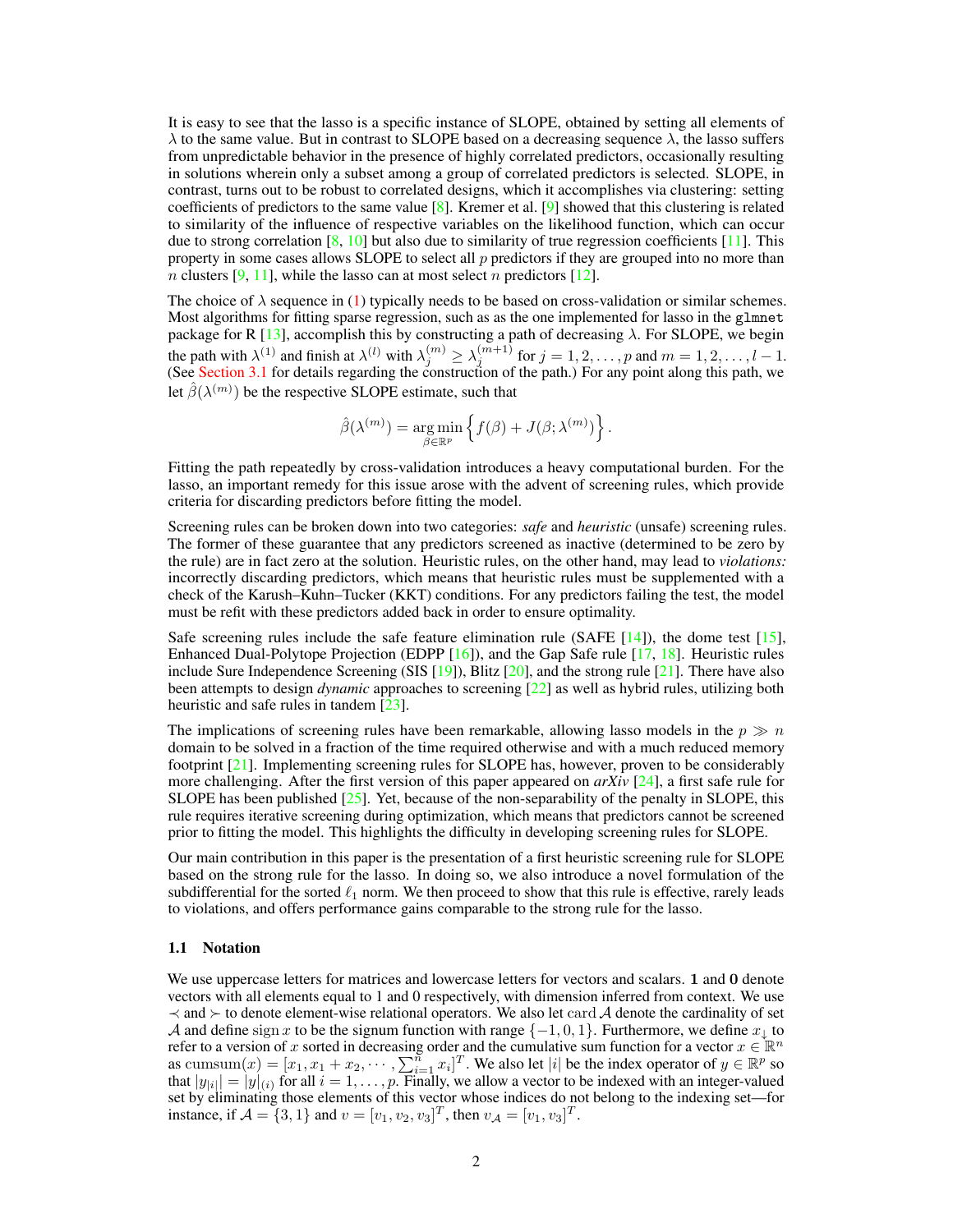### 2 Theory

Proofs of the following theorem and propositions are provided in the supplementary material.

#### <span id="page-2-4"></span>2.1 The Subdifferential for SLOPE

The basis of the strong rule for  $\ell_1$ -regularized models is the subdifferential. By the same argument, we now turn to the subdifferential of SLOPE. The subdifferential for SLOPE has been derived previously as a characterization based on polytope mappings [\[26,](#page-11-4) [27\]](#page-11-5); here we present an alternative formulation that can be used as the basis of an efficient algorithm. First, however, let  $\mathcal{A}_i(\beta) \subseteq \{1, \ldots, p\}$  denote a set of indices for  $\beta \in \mathbb{R}^p$  such that

<span id="page-2-2"></span>
$$
\mathcal{A}_i(\beta) = \{ j \in \{ 1, \dots, p \} \mid |\beta_i| = |\beta_j| \}
$$
 (2)

where  $A_i(\beta) \cap A_i(\beta) = \emptyset$  if  $l \notin A_i(\beta)$ . To keep notation concise, we let  $A_i$  serve as a shorthand for  $\mathcal{A}_i(\beta)$ . In addition, we define the operator  $O : \mathbb{R}^p \to \mathbb{N}^p$ , which returns a permutation that rearranges its argument in descending order by its absolute values and  $R : \mathbb{R}^p \to \mathbb{N}^p$ , which returns the ranks of the absolute values in its argument.

<span id="page-2-0"></span>Example 1. *If*  $\beta = \{-3, 5, 3, 6\}$ *, then*  $\mathcal{A}_1 = \{1, 3\}$ *,*  $O(\beta) = \{4, 2, 1, 3\}$ *, and*  $R(\beta) = \{3, 2, 4, 1\}$ *.* **Theorem 1.** The subdifferential  $\partial J(\beta; \lambda) \in \mathbb{R}^p$  is the set of all  $g \in \mathbb{R}^p$  such that

$$
g_{\mathcal{A}_i} = \left\{ s \in \mathbb{R}^{\text{card } \mathcal{A}_i} \mid \left\{ \begin{matrix} \text{cumsum}(|s|_{\downarrow} - \lambda_{R(s)_{\mathcal{A}_i}}) \preceq \mathbf{0} & \text{if } \beta_{\mathcal{A}_i} = \mathbf{0}, \\ \text{cumsum}(|s|_{\downarrow} - \lambda_{R(s)_{\mathcal{A}_i}}) \preceq \mathbf{0} & \\ \wedge \sum_{j \in \mathcal{A}_i} (|s_j| - \lambda_{R(s)_j}) = 0 & \text{otherwise.} \end{matrix} \right\}
$$

#### 2.2 Screening Rule for SLOPE

#### 2.2.1 Sparsity Pattern

Recall that we are attempting to solve the following problem: we know  $\hat{\beta}(\lambda^{(m)})$  and want to predict the support of  $\hat{\beta}(\lambda^{(m+1)})$ , where  $\lambda^{(m+1)} \preceq \lambda^{(m)}$ . The KKT stationarity criterion for SLOPE is

<span id="page-2-3"></span>
$$
\mathbf{0} \in \nabla f(\beta) + \partial J(\beta; \lambda),\tag{3}
$$

where  $\partial J(\beta; \lambda)$  is the subdifferential for SLOPE [\(Theorem 1\)](#page-2-0). This means that if  $\nabla f(\hat{\beta}(\lambda^{(m+1)}))$ was available to us, we could identify the support exactly. In [Algorithm 1,](#page-2-1) we present an algorithm to accomplish this in practice.

<span id="page-2-1"></span>

| Algorithm 1                                                                                            | <b>Algorithm 2</b> Fast version of Algorithm 1.                                                                  |  |  |  |
|--------------------------------------------------------------------------------------------------------|------------------------------------------------------------------------------------------------------------------|--|--|--|
| <b>Require:</b> $c \in \mathbb{R}^p$ , $\lambda \in \mathbb{R}^p$ , where $\lambda_1 \geq \cdots \geq$ | <b>Require:</b> $c \in \mathbb{R}^p$ , $\lambda \in \mathbb{R}^p$ , where $\lambda_1 \geq \cdots \geq \lambda_n$ |  |  |  |
| $\lambda_p \geq 0.$                                                                                    | $\lambda_n \geq 0$                                                                                               |  |  |  |
| 1: $S, B \leftarrow \varnothing$                                                                       | 1: $i \leftarrow 1, k \leftarrow 0, s \leftarrow 0$                                                              |  |  |  |
| 2: for $i \leftarrow 1, \ldots, p$ do                                                                  | 2: while $i + k \leq p$ do                                                                                       |  |  |  |
| 3: $\mathcal{B} \leftarrow \mathcal{B} \cup \{i\}$                                                     | 3: $s \leftarrow s + c_{i+k} - \lambda_{i+k}$                                                                    |  |  |  |
| 4: if $\sum_{j \in \mathcal{B}} (c_j - \lambda_j) \geq 0$ then                                         | 4: if $s > 0$ then                                                                                               |  |  |  |
| 5:<br>$S \leftarrow S \cup B$                                                                          | 5: $k \leftarrow k + i$                                                                                          |  |  |  |
| $\mathcal{B} \leftarrow \varnothing$<br>6:                                                             | 6: $i \leftarrow 1$                                                                                              |  |  |  |
| end if<br>7:                                                                                           | $s \leftarrow 0$<br>7:                                                                                           |  |  |  |
| 8: end for                                                                                             | else<br>8:                                                                                                       |  |  |  |
| 9: return $S$                                                                                          | $i \leftarrow i+1$<br>9:                                                                                         |  |  |  |
|                                                                                                        | end if<br>10:                                                                                                    |  |  |  |
|                                                                                                        | $11:$ end while                                                                                                  |  |  |  |
|                                                                                                        | 12: return $k$                                                                                                   |  |  |  |

In [Proposition 1,](#page-3-0) we show that the result of [Algorithm 1](#page-2-1) with  $c \coloneqq |\nabla f(\hat{\beta}(\lambda^{(m+1)}))|_{\downarrow}$  and  $\lambda \coloneqq$  $\lambda^{(m+1)}$  as input is certified to contain the true support set of  $\hat{\beta}(\lambda^{(m+1)})$ .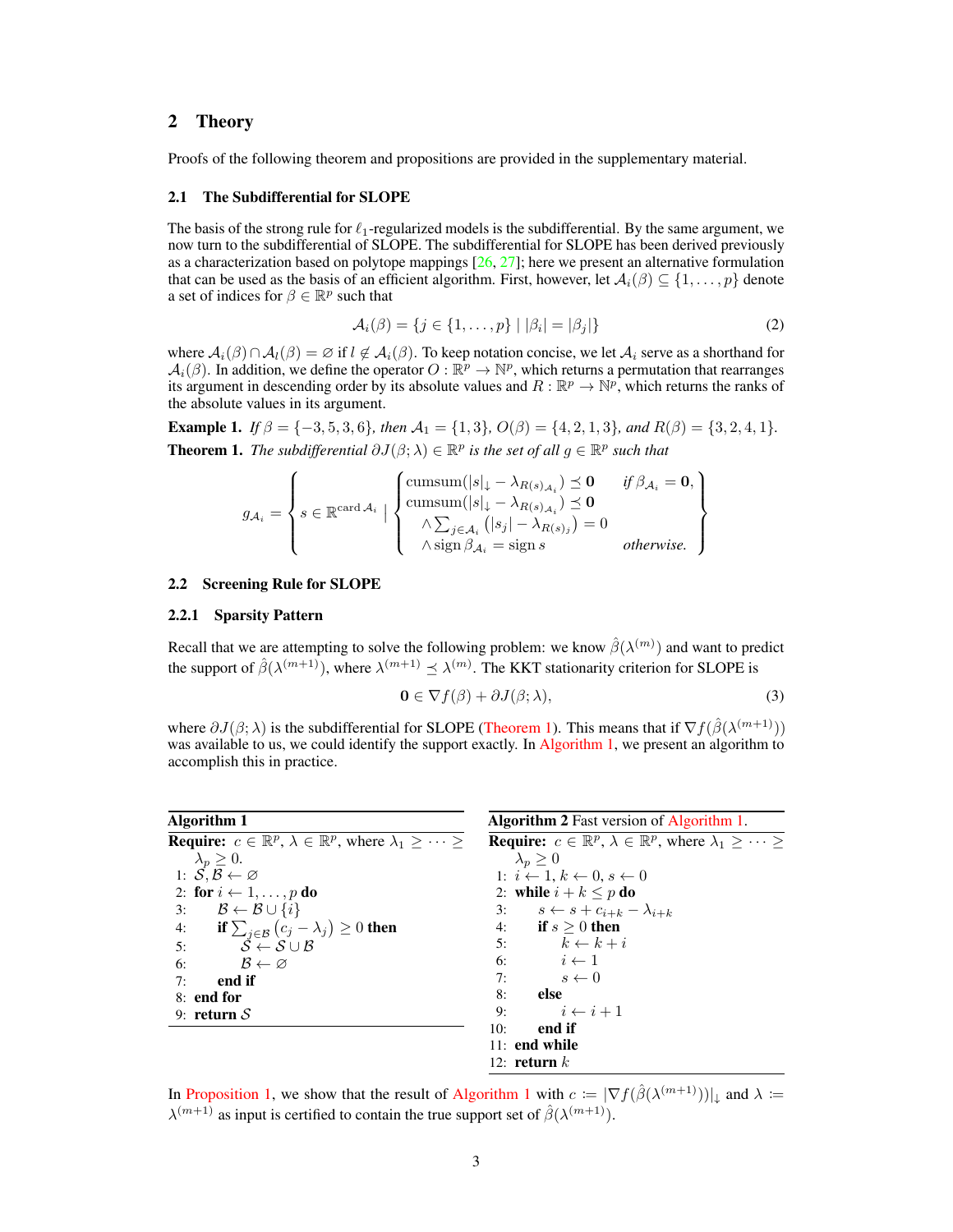<span id="page-3-0"></span>**Proposition 1.** Taking  $c \coloneqq |\nabla f(\hat{\beta}(\lambda^{(m+1)}))|_{\downarrow}$  and  $\lambda \coloneqq \lambda^{(m+1)}$  as input to [Algorithm 1](#page-2-1) returns a superset of the true support set of  $\hat{\beta}(\lambda^{(m+1)}).$ 

Remark 1. *In [Algorithm 1,](#page-2-1) we implicitly make use of the fact that the results are invariant to permutation changes within each cluster* A<sup>i</sup> *(as defined in* [\(2\)](#page-2-2)*)—a fact that follows directly from the definition of the subdifferential [\(Theorem 1\)](#page-2-0). In particular, this means that the indices for the set of inactive predictors will be ordered last in both*  $|\hat{\beta}|_1$  *and*  $|\nabla f(\hat{\beta})|_1$ *; that is, for all*  $i, j \in \{1, 2, \ldots, p\}$ *such that*  $\hat{\beta}_i = 0$ ,  $\hat{\beta}_j \neq 0$ ,

$$
O(\nabla f(\hat{\beta}))_i > O(\nabla f(\hat{\beta}))_j \implies O(\hat{\beta})_i > O(\hat{\beta})_j,
$$

*which allows us to determine the sparsity in*  $\hat{\beta}$  *via*  $\nabla f(\hat{\beta})$ *.* 

[Proposition 1](#page-3-0) implies that [Algorithm 1](#page-2-1) may lead to a conservative decision by potentially including some of the support of inactive predictors in the result, i.e. indices for which the corresponding coefficients are in fact zero. To see this, let  $\mathcal{U} = \{l, l + 1, \ldots, p\}$  be a set of inactive predictors and take  $c \coloneqq |\nabla f(\hat{\beta}(\lambda^{(m+1)}))|_{\downarrow}$ . For every  $k \in \mathcal{U}$ ,  $k \geq l$  for which  $\sum_{i=l}^{k} (c_i - \lambda_i) = 0$ ,  $\{l, l+1, \ldots, k\}$ will be in the result of [Algorithm 1](#page-2-1) in spite of being inactive. This situation, however, occurs only when  $c$  is the true gradient at the solution and for this reason is of little practical importance.

Since the check in [Algorithm 1](#page-2-1) hinges only on the last element of the cumulative sum at any given time, we need only to store and update a single scalar instead of the full cumulative sum vector. Using this fact, we can derive a fast version of the rule [\(Algorithm 2\)](#page-2-3), which returns  $k$ : the predicted number of active predictors at the solution.<sup>[1](#page-3-1)</sup>

Since we only have to take a single pass over the predictors, the cost of the algorithm is linear in  $p$ . To use the algorithm in practice, however, we first need to compute the gradient at the previous solution and sort it. Using least squares regression as an example, this results in a complexity of  $\mathcal{O}(np + p \log p)$ . To put this into perspective, this is (slightly) lower than the cost of a single gradient step if a first-order method is used to compute the SLOPE solution (since it also requires evaluation of the proximal operator).

#### 2.2.2 Gradient Approximation

The validity of [Algorithm 1](#page-2-1) requires  $\nabla f(\hat{\beta}(\lambda^{(m+1)}))$  to be available, which of course is not the case. Assume, however, that we are given a reasonably accurate surrogate of the gradient vector and suppose that we substitute this estimate for  $\nabla f(\hat{\beta}(\lambda^{(m+1)}))$  in [Algorithm 1.](#page-2-1) Intuitively, this should yield us an estimate of the active set—the better the approximation, the more closely this screened set should resemble the active set. For the sequel, let S and T be the screened and active set respectively.

An obvious consequence of using our approximation is that we run the risk of picking  $S \not\supseteq \mathcal{T}$ , which we then naturally must safeguard against. Fortunately, doing so requires only a KKT stationarity check—whenever the check fails, we relax  $S$  and refit. If such failures are rare, it is not hard to imagine that the benefits of tackling the reduced problem might outweigh the costs of these occasional failures.

Based on this argument, we are now ready to state the strong rule for SLOPE, which is a natural extension of the strong rule for the lasso [\[21\]](#page-10-15). Let S be the output from running [Algorithm 1](#page-2-1) with

$$
c \coloneqq \left(|\nabla f(\hat{\beta}(\lambda^{(m)}))| + \lambda^{(m)} - \lambda^{(m+1)}\right)_{\downarrow}, \qquad \lambda \coloneqq \lambda^{(m+1)}
$$

as input. The strong rule for SLOPE then discards all predictors corresponding to  $S^c$ .

<span id="page-3-2"></span>**Proposition 2.** Let  $c_j(\lambda) = (\nabla f(\hat{\beta}(\lambda)))_{|j|}$ . If  $|c'_j(\lambda)| \leq 1$  for all  $j = 1, 2, ..., p$  and  $O(c(\lambda^{(m+1)})) = O(c(\lambda^{(m)}))$  (see [Section 2.1](#page-2-4) for the definition of O), the strong rule for SLOPE *returns a superset of the true support set.*

Except for the assumption on fixed ordering permutation, the proof for [Proposition 2](#page-3-2) is comparable to the proof of the strong rule for the lasso [\[21\]](#page-10-15). The bound appearing in the proposition,  $|c_j'(\hat{\lambda})| \leq 1$ , is referred to as the *unit slope bound*, which results in the following rule for the lasso: discard the jth predictor if

$$
\left|\nabla f(\beta(\lambda^{(m)}))_j\right| \le 2\lambda_j^{(m+1)} - \lambda_j^{(m)}
$$

.

<span id="page-3-1"></span><sup>&</sup>lt;sup>1</sup>The active set is then retrieved by sub-setting the first  $k$  elements of the ordering permutation.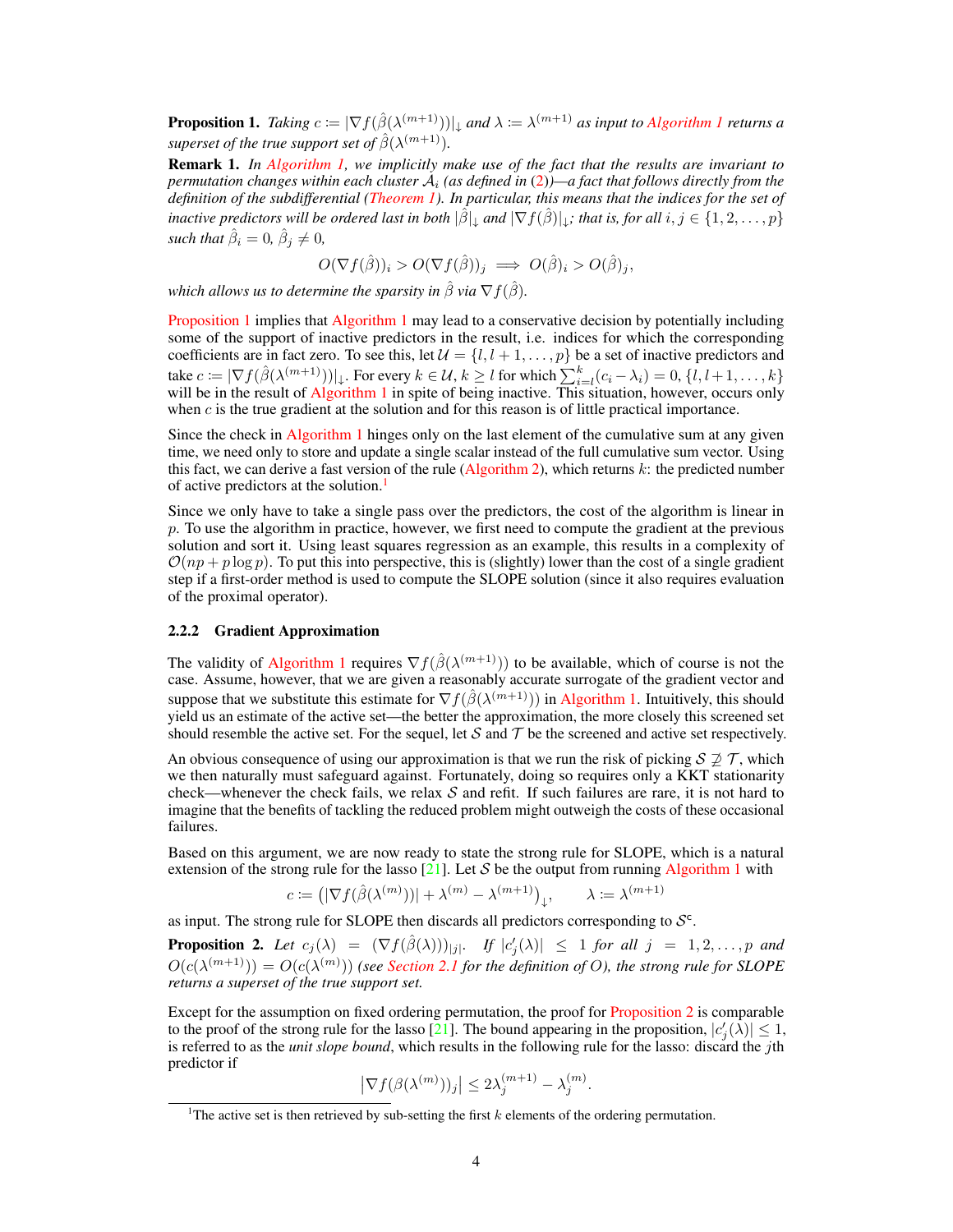In [Proposition 3,](#page-4-1) we formalize the connection between the strong rule for SLOPE and lasso.

<span id="page-4-1"></span>Proposition 3. *The strong rule for SLOPE is a generalization of the strong rule for the lasso; that is,* when  $\lambda_j = \lambda_i$  for all  $i, j \in \{1, \ldots, p\}$ , the two rules always produce the same screened set.

Finally, note that a non-sequential (basic) version of this rule is obtained by simply using the gradient for the null model as the basis for the approximation together with the penalty sequence corresponding to the point at which the first predictor enters the model (see [Section 3.1\)](#page-4-0).

#### 2.2.3 Violations of the Rule

Violations of the strong rule for SLOPE occur only when the unit slope bound fails, which may happen for both inactive and active predictors—in the latter case, this can occur when the clustering or the ordering permutation changes for these predictors. This means that the conditions under which violations may arise for the strong rule for SLOPE differ from those corresponding to the strong rule for the lasso [\[21\]](#page-10-15).

To safeguard against violations, we check the KKT conditions after each fit and add violating predictors to the screened set, refit, and repeat the checks until there are no violations. In [Section 3.2.2,](#page-5-0) we will study the prevalence of violations in simulated experiments.

#### <span id="page-4-3"></span>2.2.4 Algorithms

Tibshirani et al. [\[21\]](#page-10-15) considered two algorithms using the strong rule for the lasso. In this paper, we consider two algorithms that are analogous except in one regard. First, however, let  $S(\lambda)$  be the strong set, i.e. the set obtained by application of the strong rule for SLOPE, and  $\mathcal{T}(\lambda)$  the active set. Both algorithms begin with a set  $\mathcal E$  of predictors, fit the model to this set, and then either expand this set, refit and repeat, or stop.

In the *strong set* algorithm (see supplementary material for details) we initialize  $\mathcal E$  with the union of the strong set and the set of predictors active at the previous step on the regularization path. We then fit the model and check for KKT violations in the full set of predictors, expanding  $\mathcal E$  to include any predictors for which violations occur and repeat until there are no violations.

In the *previous set* algorithm (see supplementary material for details) we initialize  $\mathcal E$  with only the set of previously active predictors, fit, and check the KKT conditions against the strong rule set. If there are violations in the strong set, the corresponding predictors are added to  $\mathcal E$  and the model is refit. Only when there are no violations in the strong set do we check the KKT conditions in the full set. This procedure is repeated until there are no violations in the full set.

These two algorithms differ from the strong and working set algorithms from Tibshirani et al. [\[21\]](#page-10-15) in that we use only the set of previously active predictors rather than the set of predictors that have been active at any previous step on the path.

## 3 Experiments

In this section we present simulations that examine the effects of applying the screening rules. The problems here reflect our focus on problems in the  $p \gg n$  domain, but we will also briefly consider the reverse in order to examine the potential overhead of the rules when  $n > p$ .

#### <span id="page-4-0"></span>3.1 Setup

Unless stated otherwise, we will use the strong set algorithm with the strong set computed using [Algorithm 2.](#page-2-3) Unless stated otherwise, we normalize the predictors such that  $\bar{x}_j = 0$  and  $||x_j||_2 = 1$ for  $j = 1, \ldots, p$ . In addition, we center the response vector such that  $\bar{y} = 0$  when  $f(\beta)$  is the least squares objective.

We use the *Benjamini–Hochberg* (BH) method [\[3\]](#page-9-4) for computing the sequence, which sets  $\lambda_i^{\text{BH}} = \Phi^{-1}(1 - qi/(2p))$  $\lambda_i^{\text{BH}} = \Phi^{-1}(1 - qi/(2p))$  $\lambda_i^{\text{BH}} = \Phi^{-1}(1 - qi/(2p))$  for  $i = 1, 2, ..., p$ , where  $\Phi^{-1}$  is the probit function.<sup>2</sup> To construct

<span id="page-4-2"></span><sup>&</sup>lt;sup>2</sup>Bogdan et al. [\[3\]](#page-9-4) also presented a method called the *Gaussian* sequence that is a modification of the BH method, but it is not appropriate for our problems since it reduces to the lasso in the  $p \gg n$  context.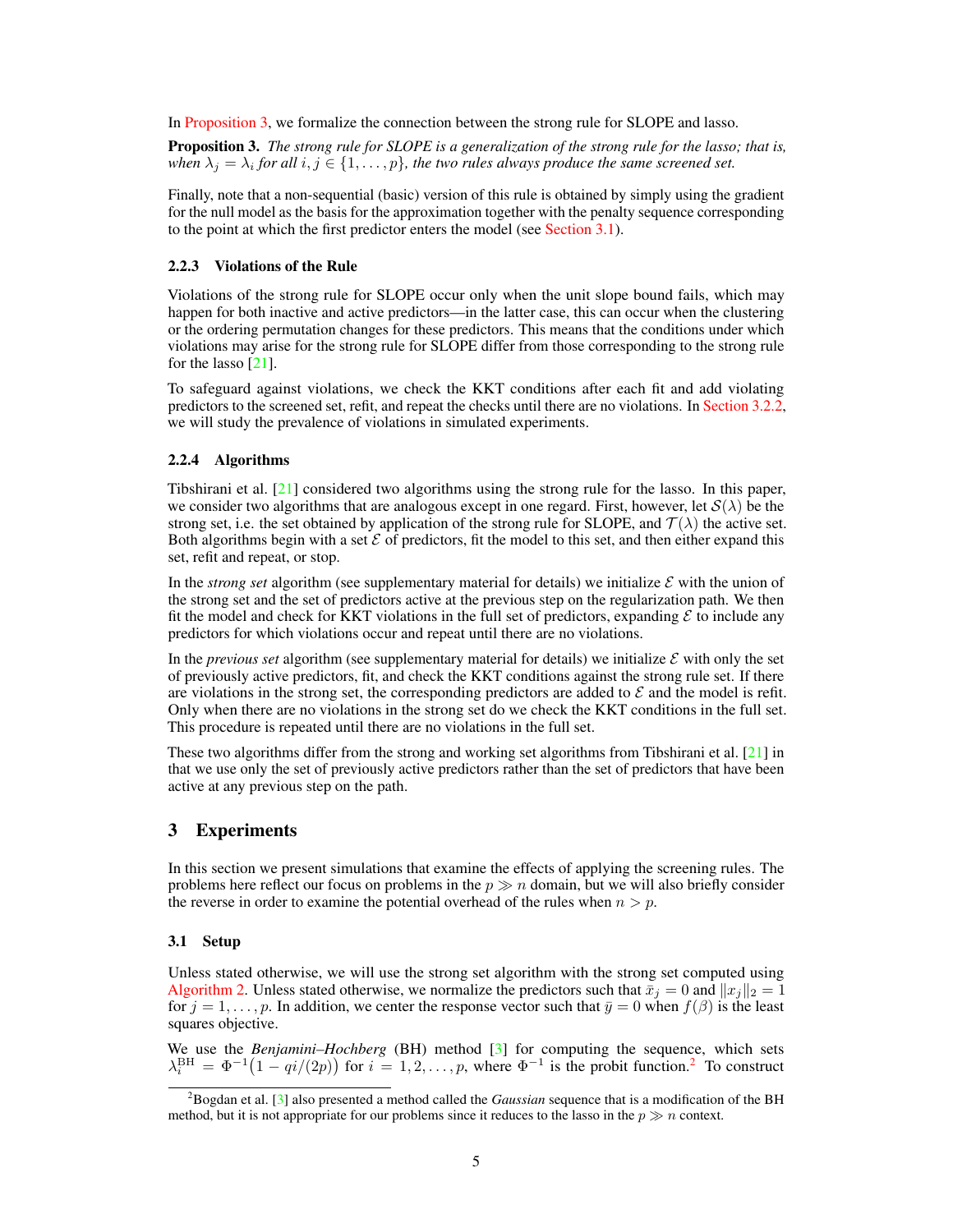the regularization path, we parameterize the sorted  $\ell_1$  penalty as  $J(\beta; \lambda, \sigma) = \sigma \sum_{j=1}^p |\beta|_{(j)} \lambda_j$ , with  $\sigma^{(1)} > \sigma^{(2)} > \cdots > \sigma^{(l)} > 0$ . We pick  $\sigma^{(1)}$  corresponding to the point at which the first predictor enters the model, which corresponds to maximizing  $\sigma \in \mathbb{R}$  subject to cumsum $(\nabla f(\mathbf{0})_+ - \sigma \lambda) \preceq 0$ , which is given explicitly as

$$
\sigma^{(1)} = \max(\text{cumsum}(\nabla f(\mathbf{0})_{\downarrow}) \oslash \text{cumsum}(\lambda)),
$$

where  $\oslash$  is the Hadamard (element-wise) division operator. We choose  $\sigma^{(l)}$  to be  $t\sigma^{(1)}$  with  $t = 10^{-2}$ if  $n < p$  and  $10^{-4}$  otherwise. Unless stated otherwise, we employ a regularization path of  $l = 100 \lambda$ sequences but stop this path prematurely if 1) the number of unique coefficient magnitudes exceed the number of observations, 2) the fractional change in deviance from one step to another is less than 10−<sup>5</sup> , or 3) if the fraction of deviance explained exceeds 0.995.

Throughout the paper we use version 0.2.1 of the R package SLOPE [\[28\]](#page-11-6), which uses the accelerated proximal gradient algorithm FISTA [\[29\]](#page-11-7) to estimate all models; convergence is obtained when the duality gap as a fraction of the primal and the relative level of infeasibility  $[30]$  are lower than 10−<sup>5</sup> and 10−<sup>3</sup> respectively. All simulations were run on a dedicated high-performance computing cluster and the code for the simulations is available in the supplementary material and at [https:](https://github.com/jolars/slope-screening-code/) [//github.com/jolars/slope-screening-code/](https://github.com/jolars/slope-screening-code/).

#### 3.2 Simulated Data

Let  $X \in \mathbb{R}^{n \times p}$ ,  $\beta \in \mathbb{R}^{p \times m}$ , and  $y \in \mathbb{R}^n$ . We take

$$
y_i = x_i^T \beta + \varepsilon_i, \qquad i = 1, 2, \dots, n,
$$

where  $\varepsilon_i$  are sampled from independently and identically distributed standard normal variables. X is generated such that each row is sampled independently and identically from a multivariate normal distribution  $\mathcal{N}(\mathbf{0}, \Sigma)$ . From here on out, we also let k denote the cardinality of the non-zero support set of the true coefficients, that is,  $k = \text{card}\{i \in \mathbb{N}^p \mid \beta_i \neq 0\}.$ 

#### <span id="page-5-2"></span>3.2.1 Efficiency

We begin by studying the efficiency of the strong rule for SLOPE on problems with varying levels of correlation  $\rho$ . Here, we let  $n = 200$ ,  $p = 5000$ , and  $\Sigma_{ij} = 1$  if  $i = j$  and  $\rho$  otherwise. We take  $k = p/4$  and generate  $\beta_i$  for  $i = 1, \ldots, k$  from  $\mathcal{N}(0, 1)$ . We then fit a least squares regression model regularized with the sorted  $\ell_1$  norm to this data and screen the predictors with the strong rule for SLOPE. Here we set  $q = 0.005$  in the construction of the BH sequence.

The size of the screened set is clearly small next to the full set [\(Figure 1\)](#page-5-1). Note, however, that the presence of strong correlation among the predictors both means that there is less to be gained by screening since many more predictors are active at the start of the path, as well as makes the rule more conserative. No violations of the rule were observed in these simulations.



<span id="page-5-1"></span>Figure 1: Number of screened and active predictors for sorted  $\ell_1$ -regularized least squares regression using no screening or the strong rule for SLOPE.

#### <span id="page-5-0"></span>3.2.2 Violations

To examine the number of violations of the rule, we generate a number of data sets with  $n = 100$ ,  $p \in \{20, 50, 100, 500, 1000\}$ , and  $\rho = 0.5$ . We then fit a full path of 100  $\lambda$  sequences across 100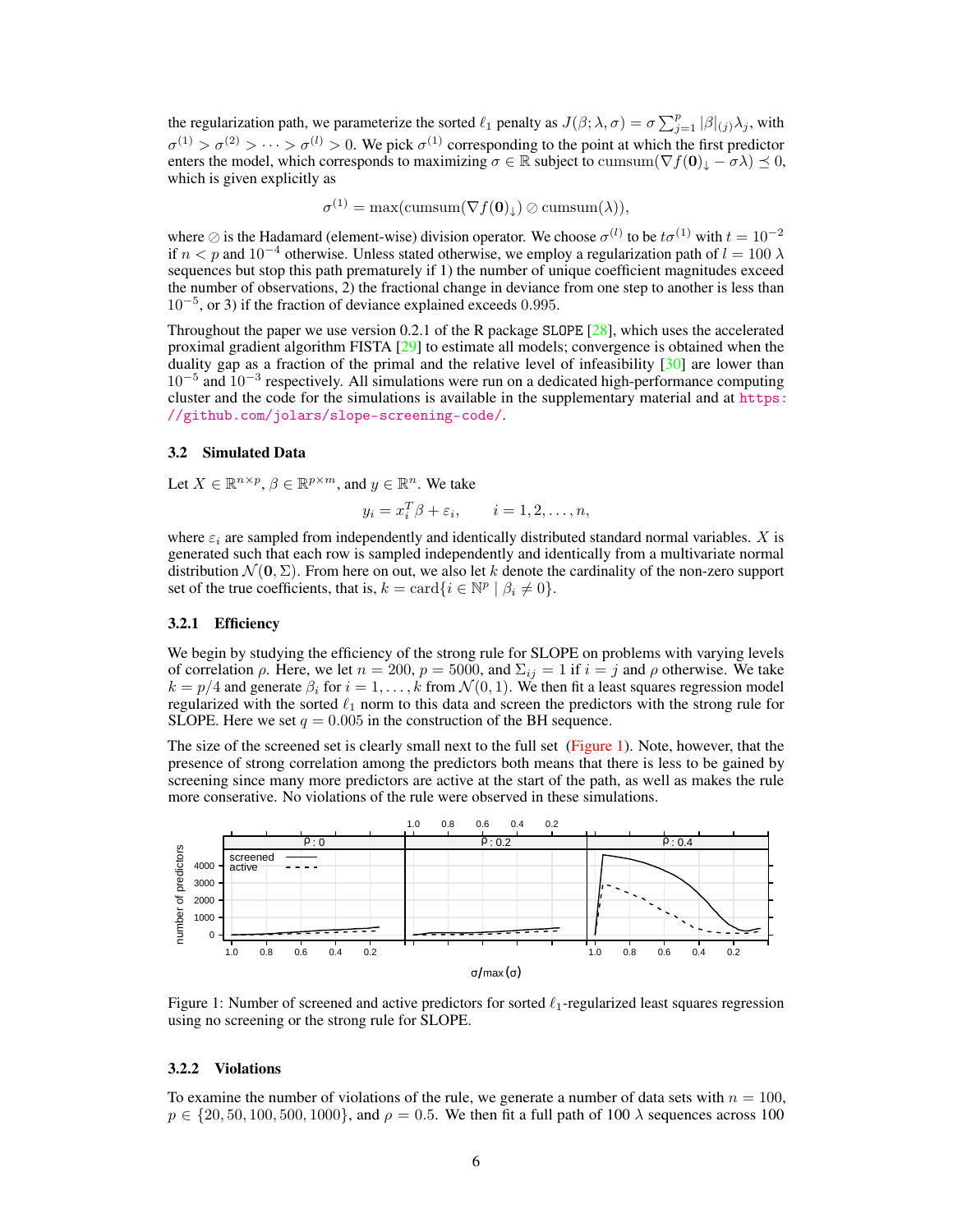iterations, averaging the results. (Here we disable the rules for prematurely aborting the path described at the start of this section.) We sample the first fourth of the elements of  $\beta$  from  $\{-2, 2\}$  and set the rest to zero.

Violations appear to be rare in this setting and occur only for the lower range of  $p$  values [\(Figure 2\)](#page-6-0). For  $p = 100$ , for instance, we would at an average need to estimate roughly 100 paths for this type of design to encounter a single violation. Given that a complete path consists of 100 steps and that the warm start after the violation is likely a good initialization, this can be considered a marginal cost.



Figure 2: Fraction of model fits resulting in violations of the strong rule for sorted  $\ell_1$ -regularized least squares regression.

#### 3.2.3 Performance

In this section, we study the performance of the screening rule for sorted  $\ell_1$ -penalized least squares, logistic, multinomial, and Poisson regression.

We now take  $p = 20,000, n = 200$ , and  $k = 20$ . To construct X, we let  $X_1, X_2, \ldots, X_p$  be random variables distributed according to

<span id="page-6-0"></span>
$$
X_1 \sim \mathcal{N}(\mathbf{0}, I),
$$
  $X_j \sim \mathcal{N}(\rho X_{j-1}, I)$  for  $j = 2, 3, \ldots, p$ ,

and sample the jth column in X from  $X_j$  for  $j = 1, 2, \ldots, p$ .

For least squares and logistic regression data we sample the first  $k = 20$  elements of  $\beta$  without replacement from  $\{1, 2, \ldots, 20\}$ . Then we let  $y = X\beta + \varepsilon$  for least squares regression and  $y =$ sign  $(X\beta + \varepsilon)$  for logistic regression, in both cases taking  $\varepsilon \sim \mathcal{N}(0, 20I)$ . For Poisson regression, we generate  $\hat{\beta}$  by taking random samples without replacement from  $\{\frac{1}{40}, \frac{2}{40}, \dots, \frac{20}{40}\}$  for its first 20 elements. Then we sample  $y_i$  from Poisson  $(\exp((X\beta)_i))$  for  $i = 1, 2, \dots, n$ . For multinomial regression, we start by taking  $\beta \in \mathbb{R}^{p \times 3}$ , initializing all elements to zero. Then, for each row in  $\beta$  we take a random sample from  $\{1, 2, \ldots, 20\}$  without replacement and insert it at random into one of the elements of that row. Then we sample  $y_i$  randomly from Categorical(3,  $p_i$ ) for  $i = 1, 2, \ldots, n$ , where

$$
p_{i,l} = \frac{\exp ((X \beta)_{i,l})}{\sum_{l=1}^{3} \exp ((X \beta)_{i,l})}.
$$

The benchmarks reveal a strong effect on account of the screening rule through the range of models used [\(Figure 3\)](#page-7-0), leading to a substantial reduction in run time. As an example, the run time for fitting logistic regression when  $\rho = 0.5$  decreases from roughly 70 to 5 seconds when the screening rule is used.

We finish this section with an examination of two types of algorithms outlined in [Section 2.2.4:](#page-4-3) the strong set and previous set algorithm. In [Figure 1](#page-5-1) we observed that the strong rule is conservative when correlation is high among predictors, which indicates that the previous set algorithm might yield an improvement over the strong set algorithm.

In order to examine this, we conduct a simulation in which we vary the strength of correlation between predictors as well as the parameter  $q$  in the construction of the BH regularization sequence. Motivation for varying the latter comes from the relationship between coefficient clustering and the intervals in the regularization sequence—higher values of  $q$  cause larger gaps in the sequence, which in turn leads to more clustering among predictors. This clustering, in turn, is strongest at the start of the path when regularization is strong.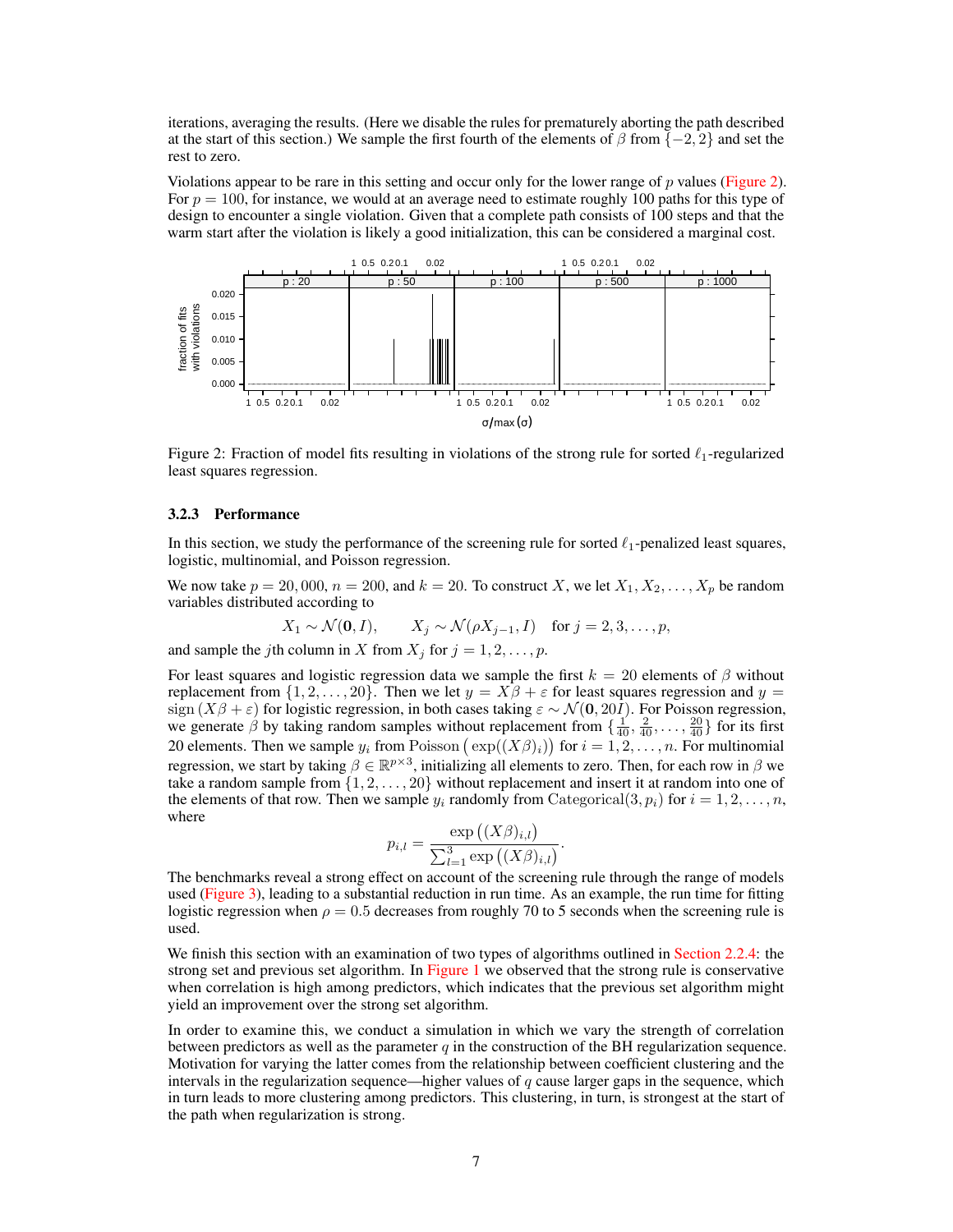

Figure 3: Time taken to fit SLOPE with or without the strong screening rule for randomly generated data.

For large enough q and  $\rho$ , this behavior in fact occasionally causes almost all predictors to enter the model at the second step on the path. As an example, using when  $\rho = 0.6$  and fitting with  $q = 10^{-2}$ and 10<sup>−</sup><sup>4</sup> leads to 2215 and 8 nonzero coefficients respectively at the second step in one simulation.

Here, we let  $n = 200$ ,  $p = 5000$ ,  $k = 50$ , and  $\rho \in \{0, 0.1, 0.2, \ldots, 0.8\}$ . The data generation process corresponds to the setup at the start of this section for least squares regression data except for the covariance structure of  $X$ , which is equal to that in [Section 3.2.1.](#page-5-2) We sample the non-zero entries in β independently from a random variable  $U \sim \mathcal{N}(0, 1)$ .

The two algorithms perform similarly for  $\rho \le 0.6$  [\(Figure 4\)](#page-7-1). For larger  $\rho$ , the previous set strategy evidently outperforms the strong set strategy. This result is not surprising: consider [Figure 1,](#page-5-1) for instance, which shows that the behavior of the regularization path under strong correlation makes the previous set strategy particularly effective in this context.

#### 3.3 Real Data

#### 3.3.1 Efficiency and Violations

We examine efficiency and violations for four real data sets: *arcene*, *dorothea*, *gisette*, and *golub*, which are the same data sets that were examined in Tibshirani et al.  $[21]$ . The first three originate from Guyon et al. [\[31\]](#page-11-9) and were originally collected from the UCI (University of California Irvine) Machine Learning Repository [\[32\]](#page-11-10), whereas the last data set, *golub*, was originally published in Golub et al. [\[33\]](#page-11-11). All of the data sets were collected from [http:](http://statweb.stanford.edu/~tibs/strong/realdata/) [//statweb.stanford.edu/~tibs/strong/realdata/](http://statweb.stanford.edu/~tibs/strong/realdata/) and feature a response  $y \in \{0, 1\}$ . We fit both least squares and logistic regression models to the data sets and examine the effect of the level of coarseness in the path by varying the length of the path  $(l = 20, 50, 100).$ 

<span id="page-7-0"></span>

<span id="page-7-1"></span>Figure 4: Time taken to fit a regularization path of SLOPE for least squares regression using either the strong or previous set algorithm.

There were no violations in any of the fits. The screening rule offers substantial reductions in problem size [\(Figure 5\)](#page-8-0), particularly for the path length of 100, for which the size of the screened set of predictors ranges from roughly 1.5–4 times the size of the active set.

#### 3.3.2 Performance

In this section, we introduce three new data sets: *e2006-tfidf* [\[34\]](#page-11-12), *physician* [\[35\]](#page-11-13), and *news20* [\[36\]](#page-11-14). *e2006-tfidf* was collected from Frandi [\[34\]](#page-11-12), *news20* from [https://www.csie.ntu.edu.tw/](https://www.csie.ntu.edu.tw/~cjlin/libsvmtools/datasets) [~cjlin/libsvmtools/datasets](https://www.csie.ntu.edu.tw/~cjlin/libsvmtools/datasets) [\[37\]](#page-12-0), and *physician* from [https://www.jstatsoft.org/](https://www.jstatsoft.org/article/view/v027i08)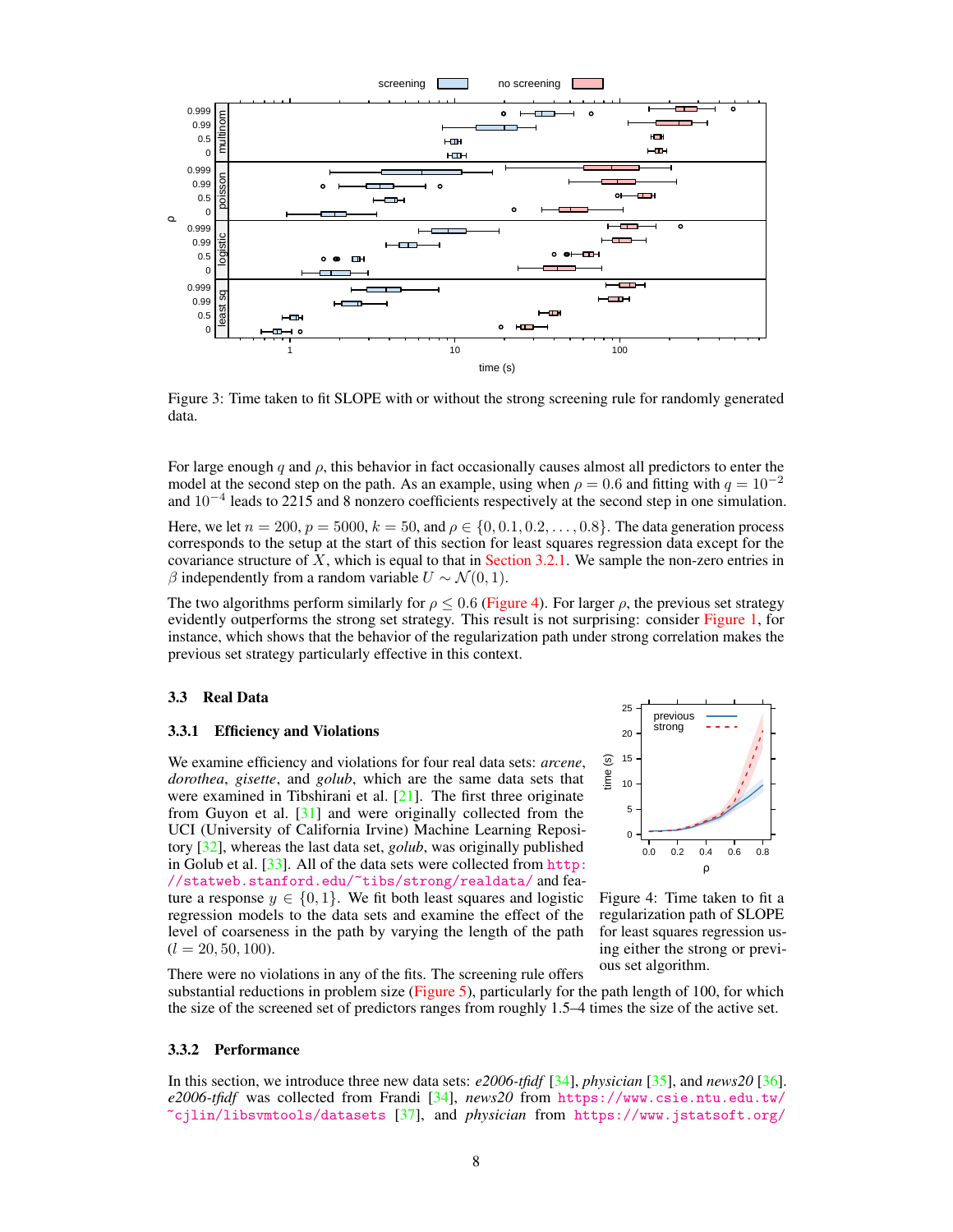

Figure 5: Proportion of predictors included in the model by the strong screening rule as a proportion of the total number of active predictors in the model for a path of  $\lambda$  sequences. Three types of paths have are examined, using path lengths of 20, 50, and 100.

<span id="page-8-1"></span>Table 1: Benchmarks measuring wall-clock time for four data sets fit with different models using either the strong screening rule or no rule.

<span id="page-8-0"></span>

|                                                   |                                                     |                             |                                | time(s)                    |                         |
|---------------------------------------------------|-----------------------------------------------------|-----------------------------|--------------------------------|----------------------------|-------------------------|
| dataset                                           | model                                               | $\, n$                      | р                              | no screening               | screening               |
| dorothea<br>$e2006$ -tfidf<br>news20<br>physician | logistic<br>least squares<br>multinomial<br>poisson | 800<br>3308<br>1000<br>4406 | 88119<br>150358<br>62061<br>25 | 914<br>43353<br>5485<br>34 | 14<br>4944<br>517<br>34 |

[article/view/v027i08](https://www.jstatsoft.org/article/view/v027i08) [\[38\]](#page-12-1). We use the test set for *e2006-tfidf* and a subset of 1000 observations from the training set for *news20*.

In [Table 1,](#page-8-1) we summarize the results from fitting sorted  $\ell_1$ -regularized least squares, logistic, Poisson, and multinomial regression to the four data sets. Once again, we see that the screening rule improves performance in the high-dimensional regime and presents no noticeable drawback even when  $n > p$ .

# 4 Conclusions

In this paper, we have developed a heuristic predictor screening rule for SLOPE and shown that it is a generalization of the strong rule for the lasso. We have demonstrated that it offers dramatic improvements in the  $p \gg n$  regime, often reducing the time required to fit the full regularization path for SLOPE by orders of magnitude, as well as imposing little-to-no cost when  $p < n$ . At the time of this publication, an efficient implementation of the screening rule is available in the R package SLOPE [\[28\]](#page-11-6).

The performance of the rule is demonstrably weaker when predictors in the design matrix are heavily correlated. This issue may be mitigated by the use of the previous set strategy that we have investigated here; part of the problem, however, is related to the clustering behavior that SLOPE exhibits: large portions of the total number of predictors often enter the model in a few clusters when regularization is strong. A possible avenue for future research might therefore be to investigate if screening rules for this clustering behavior might be developed and utilized to further enhance performance in estimating SLOPE.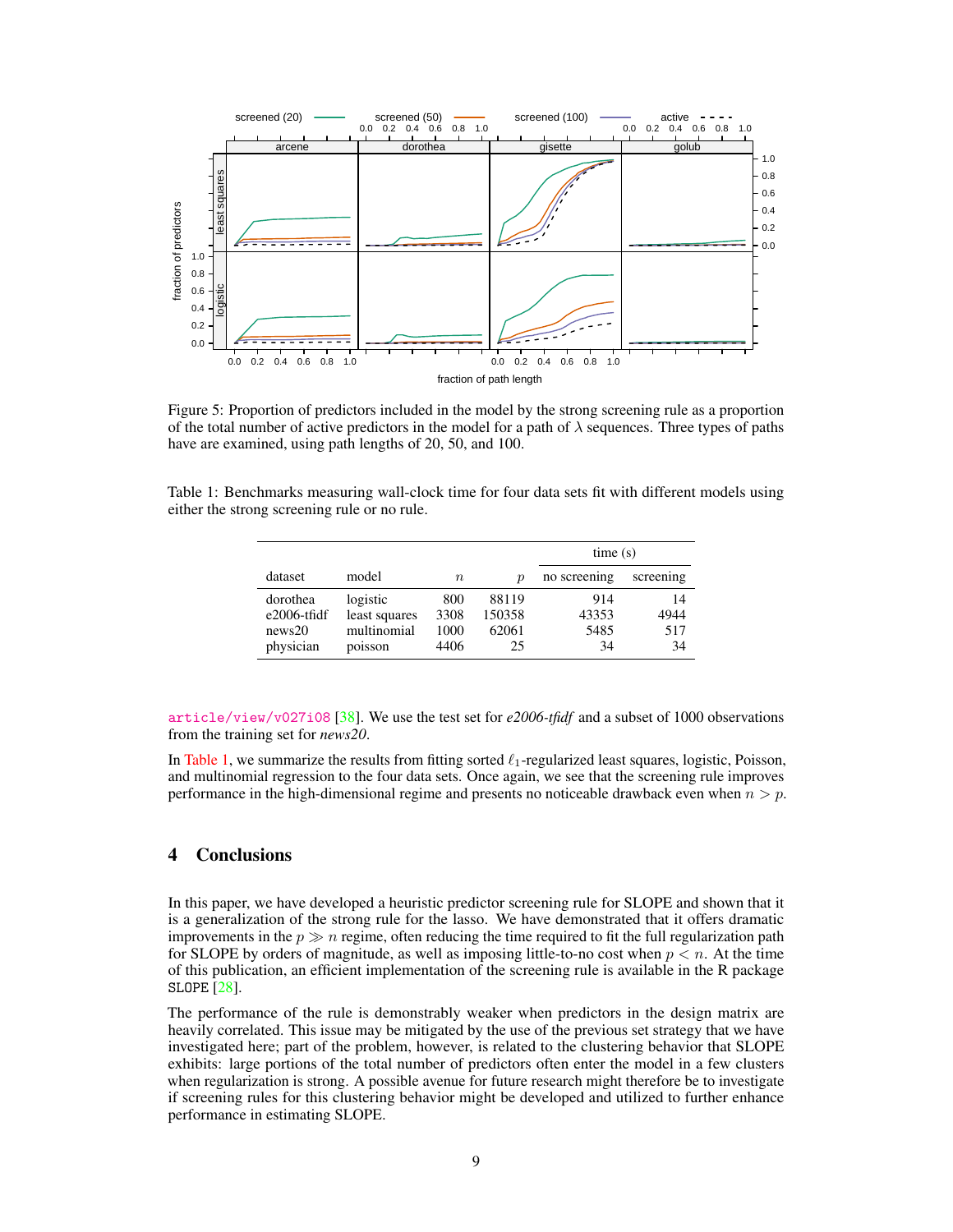## Broader Impact

The predictor screening rules introduced in this article allow for a substantial improvement of the speed of SLOPE. This facilitates application of SLOPE to the identification of important predictors in huge data bases, such as collections of whole genome genotypes in Genome Wide Association Studies. It also paves the way for the implementation of cross-validation techniques and improved efficiency of the Adaptive Bayesian version SLOPE (ABSLOPE [\[39\]](#page-12-2)), which requires multiple iterations of the SLOPE algorithm. Adaptive SLOPE bridges Bayesian and the frequentist methodology and enables good predictive models with FDR control in the presence of many hyper-parameters or missing data. Thus it addresses the problem of false discoveries and lack of replicability in a variety of important problems, including medical and genetic studies.

In general, the improved efficiency resulting from the predictor screening rules will make the SLOPE family of models (SLOPE [\[3\]](#page-9-4), grpSLOPE [\[6\]](#page-10-0), and ABSLOPE) accessible to a broader audience, enabling researchers and other parties to fit SLOPE models with improved efficiency. The time required to apply these models will be reduced and, in some cases, data sets that were otherwise too large to be analyzed without access to dedicated high-performance computing clusters can be tackled even with modest computational means.

We can think of no way by which these screening rules may put anyone at disadvantage. The methods we outline here do not in any way affect the model itself (other than boosting its performance) and can therefore only be of benefit. For the same reason, we do not believe that the strong rules for SLOPE introduces any ethical issues, biases, or negative societal consequences. In contrast, it is in fact possible that the reverse is true given that SLOPE serves as an alternative to, for instance, the lasso, and has superior model selection properties [\[10,](#page-10-4) [39\]](#page-12-2) and lower bias [\[39\]](#page-12-2).

# Acknowledgments and Disclosure of Funding

We would like to thank Patrick Tardivel (Institut de Mathématiques de Bourgogne) and Yvette Baurne (Department of Statistics, Lund University) for their insightful comments on the paper. In particular, we would like to thank Patrick Tardivel for noticing an error in the formulation of [Theorem 1](#page-2-0) in a previous version of this paper.

The computations were enabled by resources provided by the Swedish National Infrastructure for Computing (SNIC) at Lunarc partially funded by the Swedish Research Council through grant agreement no. 2018-05973.

The research of Małgorzata Bogdan was supported by the grant of the Polish National Center of Science no. 2016/23/B/ST1/00454. The research of Jonas Wallin was supported by the Swedish Research Council, grant no. 2018-01726. These entities, however, have in no way influenced the work on this paper.

## **References**

- <span id="page-9-0"></span>[1] Robert Tibshirani. Regression shrinkage and selection via the lasso. *Journal of the Royal Statistical Society: Series B (Methodological)*, 58(1):267–288, 1996. ISSN 0035-9246.
- <span id="page-9-1"></span>[2] Małgorzata Bogdan, Ewout van den Berg, Weijie Su, and Emmanuel Candès. Statistical estimation and testing via the sorted L1 norm. *arXiv:1310.1969 [math, stat]*, October 2013.
- <span id="page-9-4"></span>[3] Małgorzata Bogdan, Ewout van den Berg, Chiara Sabatti, Weijie Su, and Emmanuel J. Candès. SLOPE – adaptive variable selection via convex optimization. *The annals of applied statistics*, 9(3):1103–1140, 2015. ISSN 1932-6157. doi: 10.1214/15-AOAS842.
- <span id="page-9-2"></span>[4] Xiangrong Zeng and Mário A. T. Figueiredo. Decreasing weighted sorted l1 regularization. *IEEE Signal Processing Letters*, 21(10):1240–1244, October 2014. ISSN 1070-9908, 1558-2361. doi: 10.1109/LSP.2014.2331977.
- <span id="page-9-3"></span>[5] Howard D. Bondell and Brian J. Reich. Simultaneous regression shrinkage, variable selection, and supervised clustering of predictors with OSCAR. *Biometrics*, 64(1):115–123, 2008. ISSN 0006-341X. doi: 10.1111/j.1541-0420.2007.00843.x.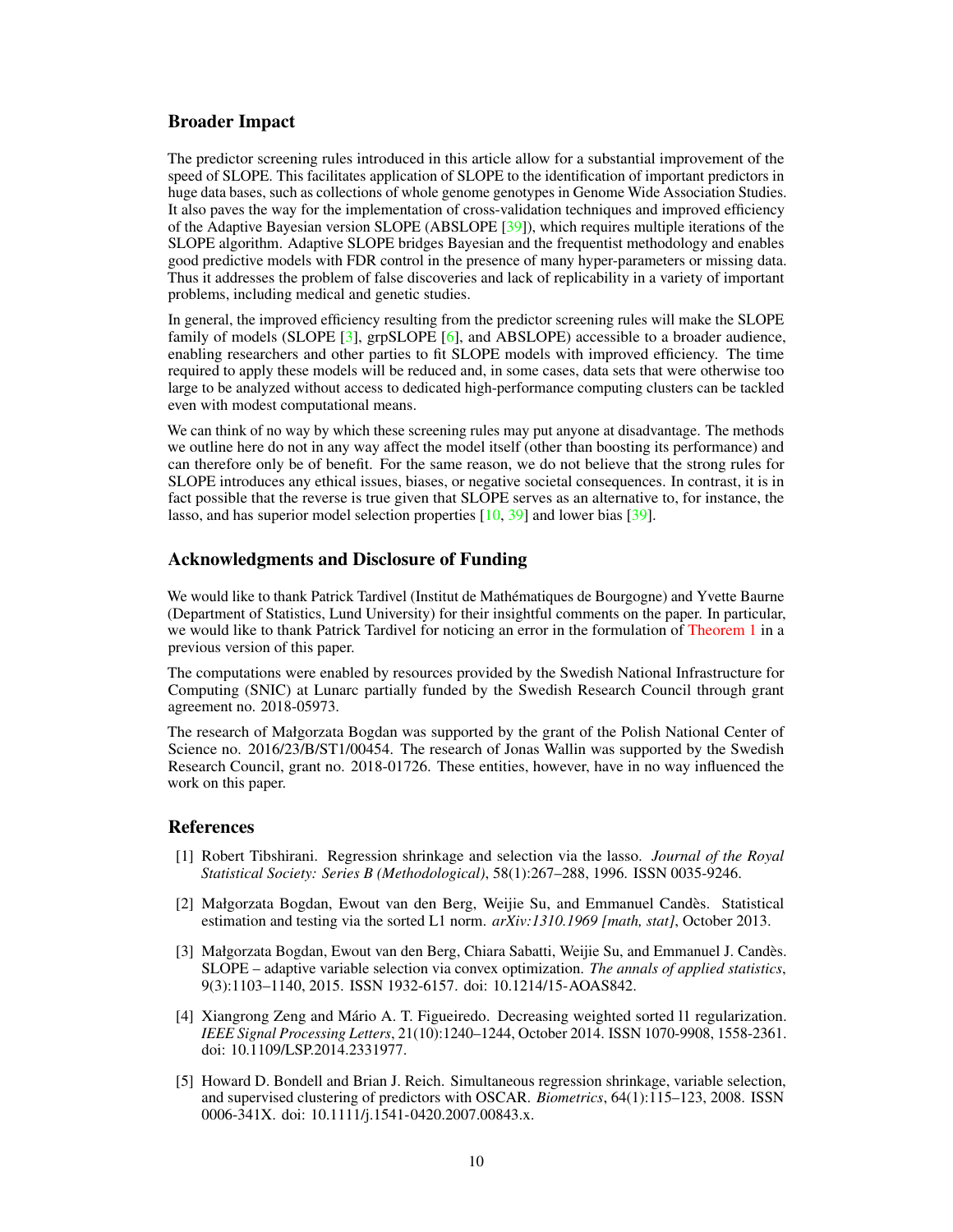- <span id="page-10-0"></span>[6] Damian Brzyski, Alexej Gossmann, Weijie Su, and Małgorzata Bogdan. Group SLOPE – adaptive selection of groups of predictors. *Journal of the American Statistical Association*, pages 1–15, January 2018. ISSN 0162-1459. doi: 10/gfrd93.
- <span id="page-10-1"></span>[7] Weijie Su and Emmanuel Candès. SLOPE is adaptive to unknown sparsity and asymptotically minimax. *The Annals of Statistics*, 44(3):1038–1068, June 2016. ISSN 0090-5364. doi: 10.1214/15-AOS1397.
- <span id="page-10-2"></span>[8] Xiangrong Zeng and Mário A. T. Figueiredo. The atomic norm formulation of OSCAR regularization with application to the Frank–Wolfe algorithm. In *EUSIPCO 2014*, pages 780–784, Lisbon, Portugal, September 2014. IEEE. ISBN 978-0-9928626-1-9.
- <span id="page-10-3"></span>[9] Philipp Kremer, Damian Brzyski, Malgorzata Bogdan, and Sandra Paterlini. Sparse index clones via the sorted L1-norm. SSRN Scholarly Paper ID 3412061, Social Science Research Network, Rochester, NY, June 2019.
- <span id="page-10-4"></span>[10] Mario Figueiredo and Robert Nowak. Ordered weighted L1 regularized regression with strongly correlated covariates: Theoretical aspects. In *Artificial Intelligence and Statistics*, pages 930– 938, May 2016.
- <span id="page-10-5"></span>[11] Ulrike Schneider and Patrick Tardivel. The geometry of uniqueness and model selection of penalized estimators including SLOPE, LASSO, and basis pursuit. *arXiv:2004.09106 [math, stat]*, April 2020.
- <span id="page-10-6"></span>[12] Bradley Efron, Trevor Hastie, Iain Johnstone, and Robert Tibshirani. Least angle regression. *Annals of Statistics*, 32(2):407–499, April 2004. ISSN 0090-5364. doi: 10.1214/ 009053604000000067.
- <span id="page-10-7"></span>[13] Jerome Friedman, Trevor Hastie, Holger Höfling, and Robert Tibshirani. Pathwise coordinate optimization. *The Annals of Applied Statistics*, 1(2):302–332, December 2007. ISSN 1932-6157. doi: 10/d88g8c.
- <span id="page-10-8"></span>[14] Laurent El Ghaoui, Vivian Viallon, and Tarek Rabbani. Safe feature elimination in sparse supervised learning. Technical Report UCB/EECS-2010-126, EECS Department, University of California, Berkeley, September 2010.
- <span id="page-10-9"></span>[15] Zhen James Xiang and Peter J. Ramadge. Fast lasso screening tests based on correlations. In *2012 IEEE International Conference on Acoustics, Speech and Signal Processing (ICASSP)*, pages 2137–2140, March 2012. doi: 10.1109/ICASSP.2012.6288334.
- <span id="page-10-10"></span>[16] Jie Wang, Peter Wonka, and Jieping Ye. Lasso screening rules via dual polytope projection. *Journal of Machine Learning Research*, 16(1):1063–1101, May 2015. ISSN 1532-4435.
- <span id="page-10-11"></span>[17] Eugene Ndiaye, Olivier Fercoq, Alexandre Gramfort, and Joseph Salmon. Gap safe screening rules for sparsity enforcing penalties. *Journal of Machine Learning Research*, 18(128):1–33, 2017.
- <span id="page-10-12"></span>[18] Olivier Fercoq, Alexandre Gramfort, and Joseph Salmon. Mind the duality gap: Safer rules for the lasso. In Francis Bach and David Blei, editors, *Proceedings of the 37th International Conference on Machine Learning*, volume 37 of *Proceedings of Machine Learning Research*, pages 333–342, Lille, France, July 2015. PMLR.
- <span id="page-10-13"></span>[19] Jianqing Fan and Jinchi Lv. Sure independence screening for ultrahigh dimensional feature space. *Journal of the Royal Statistical Society: Series B (Statistical Methodology)*, 70(5): 849–911, 2008. ISSN 1467-9868. doi: 10.1111/j.1467-9868.2008.00674.x.
- <span id="page-10-14"></span>[20] Tyler B Johnson and Carlos Guestrin. Blitz: A principled meta-algorithm for scaling sparse optimization. In *Proceedings of the 32nd International Conference on Machine Learning*, volume 37, page 9, Lille, France, 2015. JMLR: W&CP.
- <span id="page-10-15"></span>[21] Robert Tibshirani, Jacob Bien, Jerome Friedman, Trevor Hastie, Noah Simon, Jonathan Taylor, and Ryan J. Tibshirani. Strong rules for discarding predictors in lasso-type problems. *Journal of the Royal Statistical Society. Series B: Statistical Methodology*, 74(2):245–266, March 2012. ISSN 1369-7412. doi: 10/c4bb85.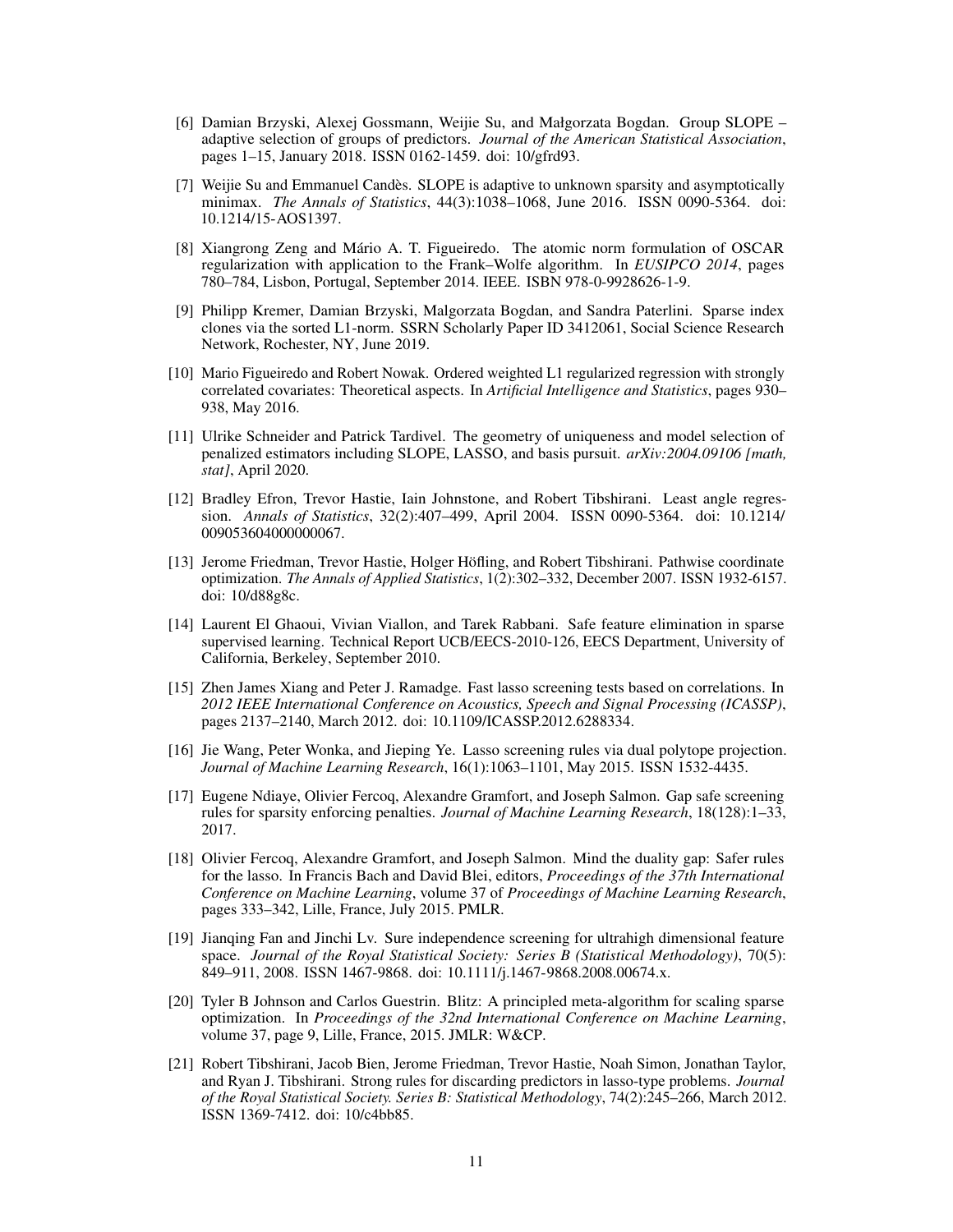- <span id="page-11-0"></span>[22] Antoine Bonnefoy, Valentin Emiya, Liva Ralaivola, and Rémi Gribonval. A dynamic screening principle for the lasso. In *EUSIPCO 2014*, pages 6–10, Lisbon, Portugal, September 2014. IEEE. ISBN 978-0-9928626-1-9.
- <span id="page-11-1"></span>[23] Yaohui Zeng, Tianbao Yang, and Patrick Breheny. Hybrid safe–strong rules for efficient optimization in lasso-type problems. *Computational Statistics & Data Analysis*, 153:107063, January 2021. ISSN 0167-9473. doi: 10.1016/j.csda.2020.107063.
- <span id="page-11-2"></span>[24] Johan Larsson, Małgorzata Bogdan, and Jonas Wallin. The strong screening rule for SLOPE. *arXiv:2005.03730 [cs, stat]*, May 2020.
- <span id="page-11-3"></span>[25] Runxue Bao, Bin Gu, and Heng Huang. Fast OSCAR and OWL regression via safe screening rules. In *Proceedings of the 37th International Conference on Machine Learning*, volume 119, page 11, Vienna, Austria, July 2020. PMLR.
- <span id="page-11-4"></span>[26] Zhiqi Bu, Jason Klusowski, Cynthia Rush, and Weijie Su. Algorithmic analysis and statistical estimation of SLOPE via approximate message passing. In H. Wallach, H. Larochelle, A. Beygelzimer, F. dAlché-Buc, E. Fox, and R. Garnett, editors, *Advances in Neural Information Processing Systems 32*, pages 9361–9371, Vancouver, Canada, December 2019. Curran Associates, Inc.
- <span id="page-11-5"></span>[27] Patrick J. C. Tardivel, Rémi Servien, and Didier Concordet. Simple expressions of the LASSO and SLOPE estimators in low-dimension. *Statistics*, 54(2):340–352, February 2020. ISSN 0233-1888. doi: 10.1080/02331888.2020.1720019.
- <span id="page-11-6"></span>[28] Johan Larsson, Jonas Wallin, Malgorzata Bogdan, Ewout van den Berg, Chiara Sabatti, Emmanuel Candes, Evan Patterson, and Weijie Su. SLOPE: Sorted L1 penalized estimation, April 2020.
- <span id="page-11-7"></span>[29] A. Beck and M. Teboulle. A fast iterative shrinkage-thresholding algorithm for linear inverse problems. *SIAM Journal on Imaging Sciences*, 2(1):183–202, January 2009. doi: 10.1137/ 080716542.
- <span id="page-11-8"></span>[30] Małgorzata Bogdan, Ewout van den Berg, Chiara Sabatti, Weijie Su, and Emmanuel J. Candès. Supplement to "SLOPE – adaptive variable selection via convex optimization". *Annals of Applied Statistics*, 9(3):1–7, 2015. ISSN 1932-6157. doi: 10.1214/15-AOAS842SUPP.
- <span id="page-11-9"></span>[31] Isabelle Guyon, Steve Gunn, Asa Ben-Hur, and Gideon Dror. Result analysis of the NIPS 2003 feature selection challenge. In L. K. Saul, Y. Weiss, and L. Bottou, editors, *Advances in Neural Information Processing Systems 17*, pages 545–552, Vancouver, Canada, December 2004. MIT Press. ISBN 978-0-262-19534-8.
- <span id="page-11-10"></span>[32] Dheeru Dua and Casey Graff. UCI machine learning repository. http://archive.ics.uci.edu/ml, 2019.
- <span id="page-11-11"></span>[33] T. R. Golub, D. K. Slonim, P. Tamayo, C. Huard, M. Gaasenbeek, J. P. Mesirov, H. Coller, M. L. Loh, J. R. Downing, M. A. Caligiuri, C. D. Bloomfield, and E. S. Lander. Molecular classification of cancer: Class discovery and class prediction by gene expression monitoring. *Science*, 286(5439):531–537, October 1999. ISSN 0036-8075. doi: 10.1126/science.286.5439. 531.
- <span id="page-11-12"></span>[34] Emanuele Frandi. Replication data for: "Fast and scalable Lasso via stochastic Frank-Wolfe methods with a convergence guarantee", October 2015.
- <span id="page-11-13"></span>[35] Partha Deb and Pravin K. Trivedi. Demand for medical care by the elderly: A finite mixture approach. *Journal of Applied Econometrics*, 12(3):313–336, 1997. ISSN 0883-7252.
- <span id="page-11-14"></span>[36] Ken Lang. NewsWeeder: Learning to filter netnews. In Armand Prieditis and Stuart Russell, editors, *Proceedings of the Twelfth International Conference on International Conference on Machine Learning*, pages 331–339, Tahoe City, CA, USA, July 1995. Morgan Kaufmann. ISBN 978-1-55860-377-6. doi: 10.1016/B978-1-55860-377-6.50048-7.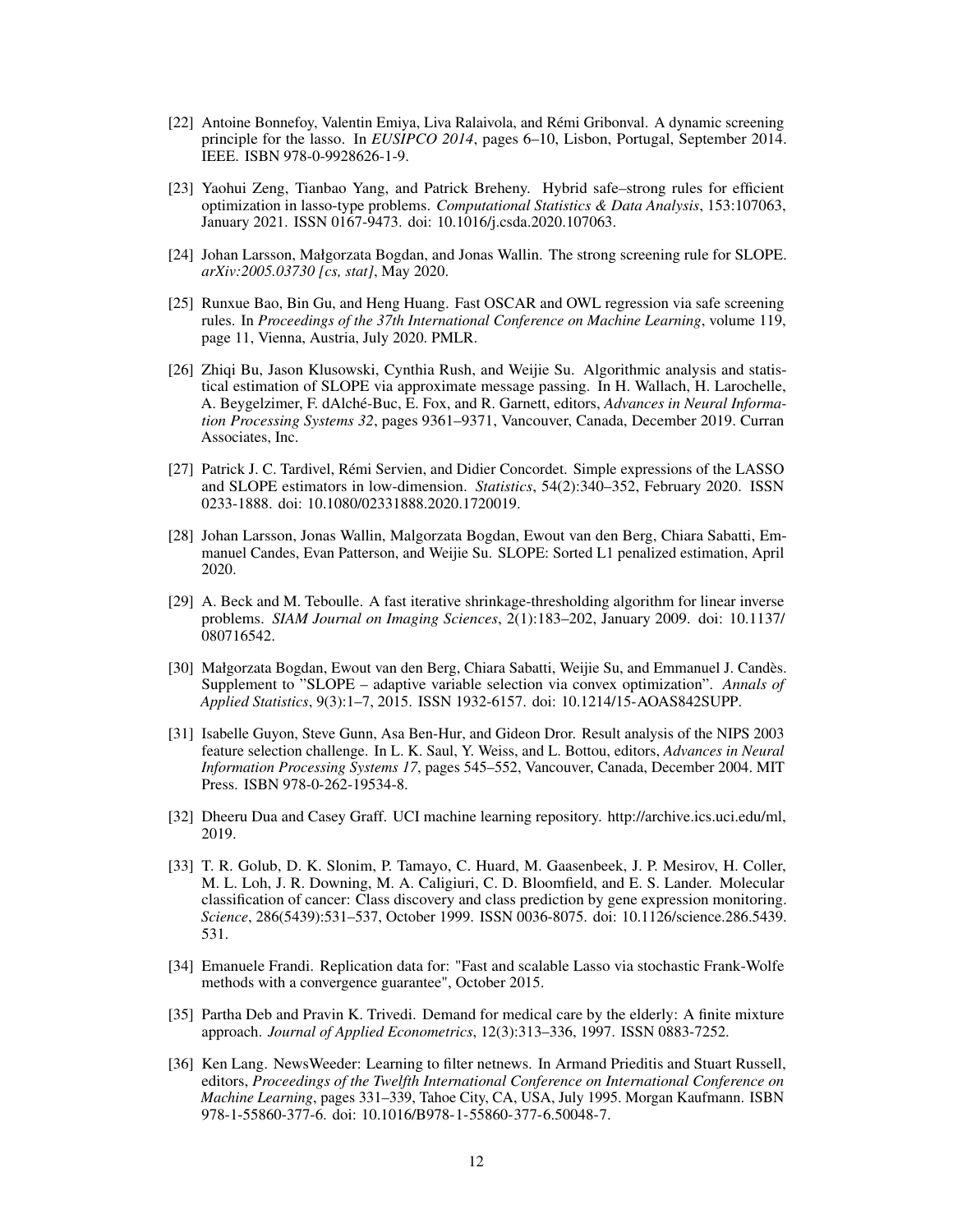- <span id="page-12-0"></span>[37] Chih-chung Chang and Chih-jen Lin. LIBSVM: A library for support vector machines. *ACM Transactions on Intelligent Systems and Technology*, 2(3):27:1–27:27, May 2011. doi: 10.1145/ 1961189.1961199.
- <span id="page-12-1"></span>[38] Achim Zeileis, Christian Kleiber, and Simon Jackman. Regression models for count data in R. *Journal of Statistical Software*, 27(1):1–25, July 2008. ISSN 1548-7660. doi: 10.18637/jss. v027.i08.
- <span id="page-12-2"></span>[39] Wei Jiang, Malgorzata Bogdan, Julie Josse, Blazej Miasojedow, Veronika Rockova, and TraumaBase Group. Adaptive Bayesian SLOPE – high-dimensional model selection with missing values. *arXiv:1909.06631 [stat]*, November 2019.
- <span id="page-12-4"></span>[40] G.H. Hardy, J.E. Littlewood, and G. Pólya. *Inequalities*. Cambridge University Press, Cambridge, United Kingdom, second edition, 1952. ISBN 0-521-05206-8.

#### A Proofs

#### A.1 Proof of Theorem 1

By definition, the subdifferential  $\partial J(\beta; \lambda)$  is the set of all  $g \in \mathbb{R}^p$  such that

$$
J(y; \lambda) \ge J(\beta; \lambda) + g^T(y - \beta) = \sum_{j=1}^p |\beta|_{(j)} \lambda_j + g^T(y - \beta), \tag{4}
$$

for all  $y \in \mathbb{R}^p$ .

Assume that we have K clusters  $A_1, A_2, \ldots, A_K$  (as defined per Equation 2 (main article)) and that  $\beta = |\beta|$ <sub>↓</sub>, which means we can rewrite [\(4\)](#page-12-3) as

<span id="page-12-3"></span>
$$
0 \geq J(\beta; \lambda) - J(y; \lambda) + g^T (y - \beta)
$$
  
= 
$$
\sum_{i \in A_1} (\lambda_i |\beta|_{(i)} - g_i \beta_i - \lambda_i |y|_{(i)} + g_i y_i) + \dots
$$
  
+ 
$$
\sum_{i \in A_K} (\lambda_i |\beta|_{(i)} - g_i \beta_i - \lambda_i |y|_{(i)} + g_i y_i).
$$

Notice that we must have  $\sum_{i \in A_j} (\lambda_i |\beta|_{(i)} - g_i \beta_i - \lambda_i |y|_{(i)} + g_i y_i) \leq 0$  for all  $j \in \{1, 2, ..., K\}$ since otherwise the inequality breaks by selecting  $y_i = \beta_i$  for  $i \in \mathcal{A}^c_j$ . This means that it is sufficient to restrict attention to a single set as well as take this to be the set  $\mathcal{A}_i = \{1, \ldots, p\}.$ *Case* 1 ( $\beta = 0$ ). In this case [\(4\)](#page-12-3) reduces to  $J(y; \lambda) \geq g^T y$ . Now take a  $c \in \mathcal{Z}$  where

$$
\mathcal{Z} = \left\{ s \in \mathbb{R}^p \mid \text{cumsum}(|s|_{\downarrow} - \lambda) \preceq \mathbf{0} \right\} \tag{5}
$$

and assume that  $|c_1| \geq \cdots \geq |c_n|$  without loss of generality.

Clearly,  $J(y; \lambda) \ge c^T y$  holds if and only if  $J(y^*; \lambda) - c^T y^* \ge 0$  where

$$
y^* = \underset{y}{\arg\min} \left\{ J(y; \lambda) - c^T y \right\}.
$$

Now, since  $J(y; \lambda)$  is invariant to changes in signs and permutation of y, it follows from the rearrangement inequality [\[40,](#page-12-4) Theorem 368] that  $|y|_1^* \geq \cdots \geq |y|_p^*$ . This permits us to formulate the following equivalent problem:

minimize 
$$
y^T(\text{sign}(y) \odot \lambda - c)
$$
  
subject to  $\text{sign}(y) = \text{sign}(c)$ ,  
 $|y_1| \ge \cdots \ge |y_p|$ .

To minimize the objective  $y^T(\text{sign}(y) \odot \lambda - |c|) = |y|^T(\lambda - |c|)$ , recognize first that we must have  $y_1^* = y_2^*$  since  $c \in \mathcal{Z}$ , which implies  $\lambda_1 - |c_1| \geq 0$ . Likewise,  $y_2^*(\lambda_1 - |c_1|) + y_2^*(\lambda_2 - |c_2|) \geq 0$ since  $\lambda_1 + \lambda_2 - (|c_1| + |c_2|) \ge 0$ , which leads us to conclude that  $y_2^* = y_3^*$ . Then, proceeding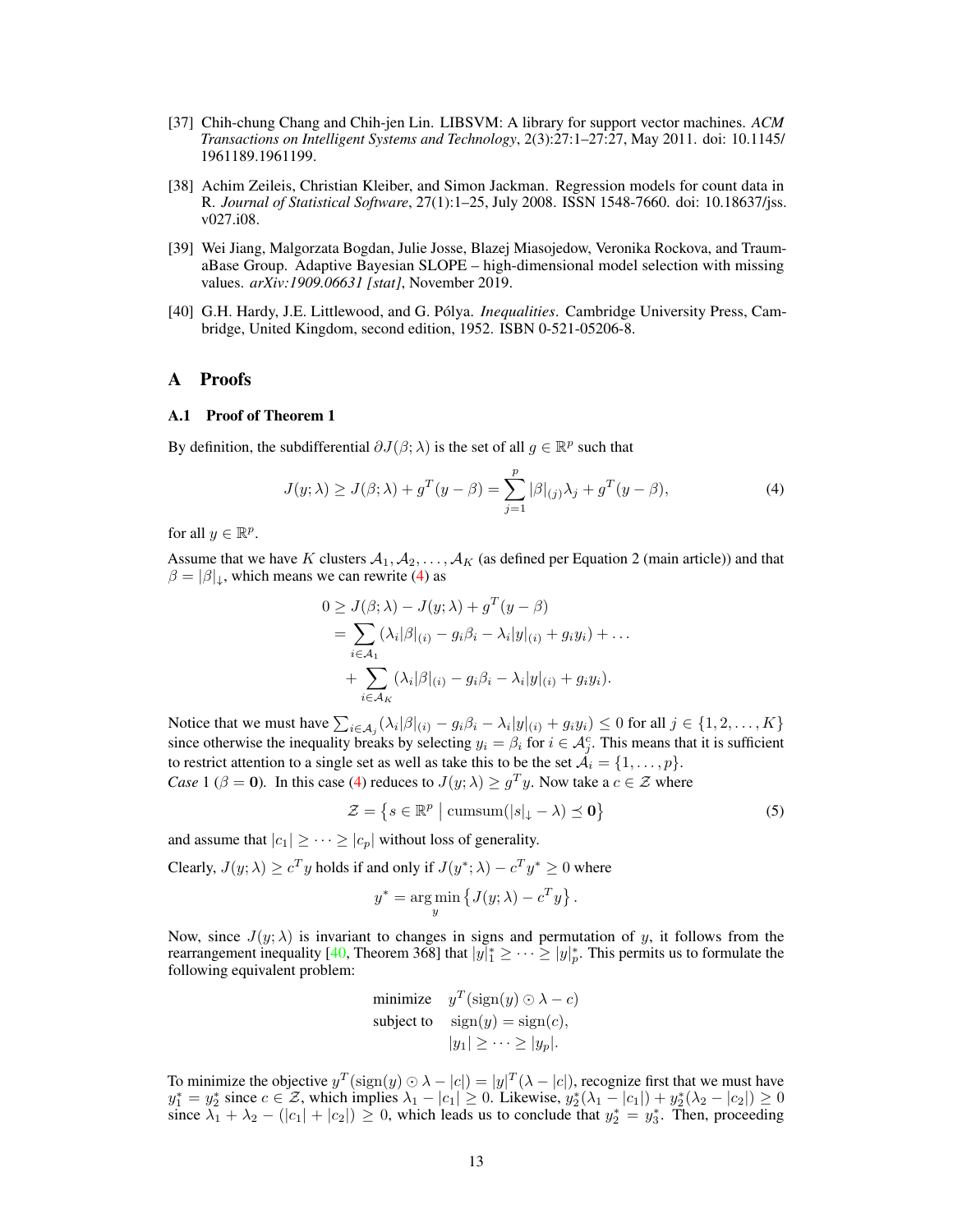inductively, it is easy to see that  $y_p^* \sum_{i=1}^p (\lambda_i - |c_i|) \ge 0$ , which implies  $y_1^* = \cdots = y_p^* = 0$ . At this point, we have shown that  $c \in \mathcal{Z} \implies c \in \partial J(\beta; \lambda)$ .

For the next part note that  $g \in \mathcal{Z}$  is equivalent to requiring  $|g|_{(1)} \leq \lambda_1$  and

$$
|g|_{(i)} \le \sum_{j=1}^{i} \lambda_j - \sum_{j=2}^{i} |g|_{(j)}, \qquad i = 1, \dots, p.
$$
 (6)

Now assume that there is a c such that  $c \in \partial J(\beta; \lambda)$  and  $c \notin \mathcal{Z}$ . Then there exists an  $\varepsilon > 0$  and  $i \in \{1, 2, \ldots, p\}$  such that

$$
|c|_{(i)} \leq \sum_{j=1}^{i} \lambda_j - \sum_{j=2}^{i} |c|_{(j)} + \varepsilon, \qquad i = 1, \dots, p.
$$

Yet if  $c = [\lambda_1, \ldots, \lambda_{i-1}, \lambda_i + \varepsilon, \lambda_{i+1}, \ldots, \lambda_p]^T$  then [\(4\)](#page-12-3) breaks for  $y = 1$ , which implies that  $c \notin \mathcal{Z} \implies c \notin \partial J(\beta; \lambda).$ 

*Case* 2 ( $\beta \neq 0$ ). Now let  $|\beta_i| := \alpha$  for all  $i = 1, \dots, p$ , since by construction all  $\beta$  are equal in absolute value. Now [\(4\)](#page-12-3) reduces to

<span id="page-13-0"></span>
$$
J(y; \lambda) \geq J(\beta; \lambda) - g^T \beta + g^T y
$$
  
= 
$$
\sum_{i=1}^p \lambda_i \alpha - \sum_{i=1}^p g_i \operatorname{sign}(\beta_i) \alpha + g^T y
$$
  
= 
$$
\alpha \sum_{i=1}^p (\lambda_i - g_i \operatorname{sign}(\beta_i)) + g^T y.
$$
 (7)

The first term on the right-hand side of the last equality must be zero since otherwise the inequality breaks for  $y = 0$ . In addition, it must also hold that  $sign(\beta_i) = sign(g_i)$  for all i such that  $|\beta_i| > 0$ . To show this, suppose the opposite is true, that is, there exists at least one j such that  $sign(g_i) \neq sign(\beta_i)$ . But then if we take  $y_j = \alpha sign(g_j)$  and  $y_i = -\alpha sign(g_i)$ , [\(7\)](#page-13-0) is violated, which proves the statement by contradiction.

Taken together, this means that we have  $q \in \mathcal{H}$  where

$$
\mathcal{H} = \left\{ s \in \mathbb{R}^p \mid \sum_{j=1}^p (|s_j| - \lambda_j) = 0. \right\}
$$

We are now left with  $J(y; \lambda) \geq g^T y$ , but this is exactly the setting from case one. Direct application of the reasoning from that part shows that we must have  $g \in \mathcal{Z}$ . Connecting the dots, we finally conclude that  $c \in \mathcal{Z} \cap \mathcal{H} \implies c \in \partial J(\beta; \lambda)$ .

#### A.2 Proof of Proposition 1

Suppose that we have  $\mathcal{B} \neq \emptyset$  after running Algorithm 1 (main article). In this case we have

$$
\text{cumsum}(c_{\mathcal{B}} - \lambda_{\mathcal{B}}) = \text{cumsum}\left( \left( \left| \nabla f(\hat{\beta}(\lambda^{(m+1)})) \right|_{\downarrow} \right)_{\mathcal{B}} - \lambda_{\mathcal{B}}^{(m+1)} \right) \prec \mathbf{0},
$$

which implies via Theorem 1 (main article) and Equation 3 (main article) that all predictors in  $\beta$ must be inactive and that  $S$  contains the true support set.

#### A.3 Proof of Proposition 2

We need to show that the strong rule approximation does not violate the inequality on the fourth line in Algorithm 1 (main article). Since  $\text{cumsum}(y) \succeq \text{cumsum}(x)$  for all  $x, y \in \mathbb{R}^p$  if and only iff  $y \succeq x$ , it suffices to show that

$$
|c_j(\lambda^{(m)})| + \lambda_j^{(m)} - \lambda_j^{(m+1)} \ge |c_j(\lambda^{(m+1)})|
$$